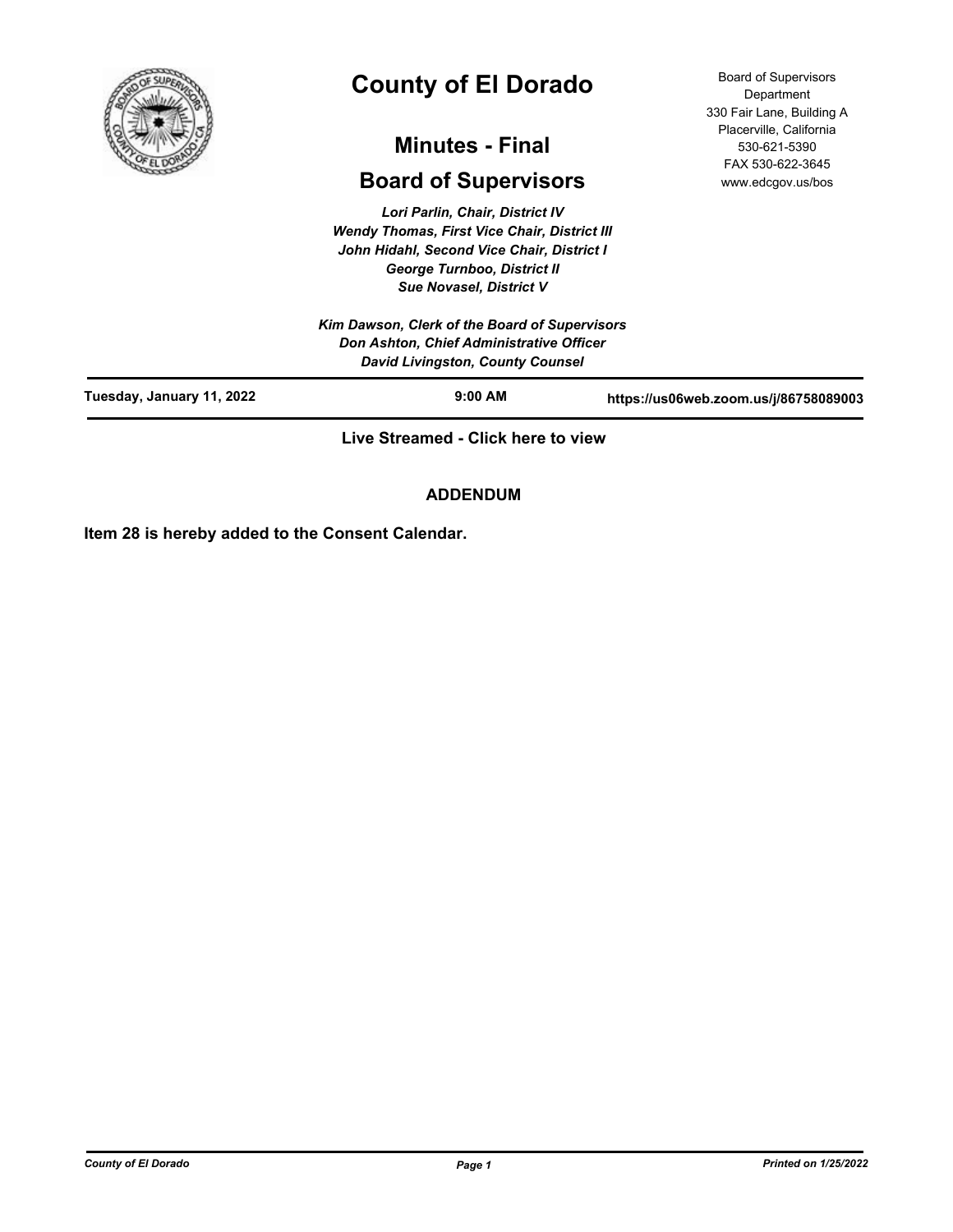**PUBLIC PARTICIPATION INSTRUCTIONS: As a result of new guidance from the California Department of Public Health, in order to minimize the spread of the COVID19 virus, the Board of Supervisors meeting room will be closed to the public and Board members and staff will be participating remotely in accordance with Government Code § 54953(e). The meeting will continue to be live-streamed via Zoom and YouTube.**

**Members of the public may address the Board via Zoom to make a public comment. The public should call into 530-621-7603 or 530-621-7610. The Meeting ID is 867 5808 9003. Please note you will not be able to join the live-stream until the posted meeting start time.**

**To observe the live stream of the Board of Supervisors meeting go to https://us06web.zoom.us/j/86758089003.**

**To observe the Board of Supervisors meetings via YouTube, click https://www.youtube.com/channel/UCUMjDk3NUltZJrpw2CL7Zkg.**

**If you are joining the meeting via zoom and wish to make a comment on an item, press the "raise a hand" button. If you are joining the meeting by phone, press \*9 to indicate a desire to make a comment. Speakers will be limited to 3 minutes.**

**By participating in this meeting, you acknowledge that you are being recorded.**

**If you choose not to observe the Board of Supervisors meeting but wish to make a comment on a specific agenda item, please submit your comment in writing. You are encouraged to submit your comment in writing by 4:00 PM on the Monday before the meeting to ensure the Board of Supervisors has adequate time to review. Please submit your comment to the Clerk of the Board at edc.cob@edcgov.us. Your comment will be placed into the record and forwarded to the Board of Supervisors.**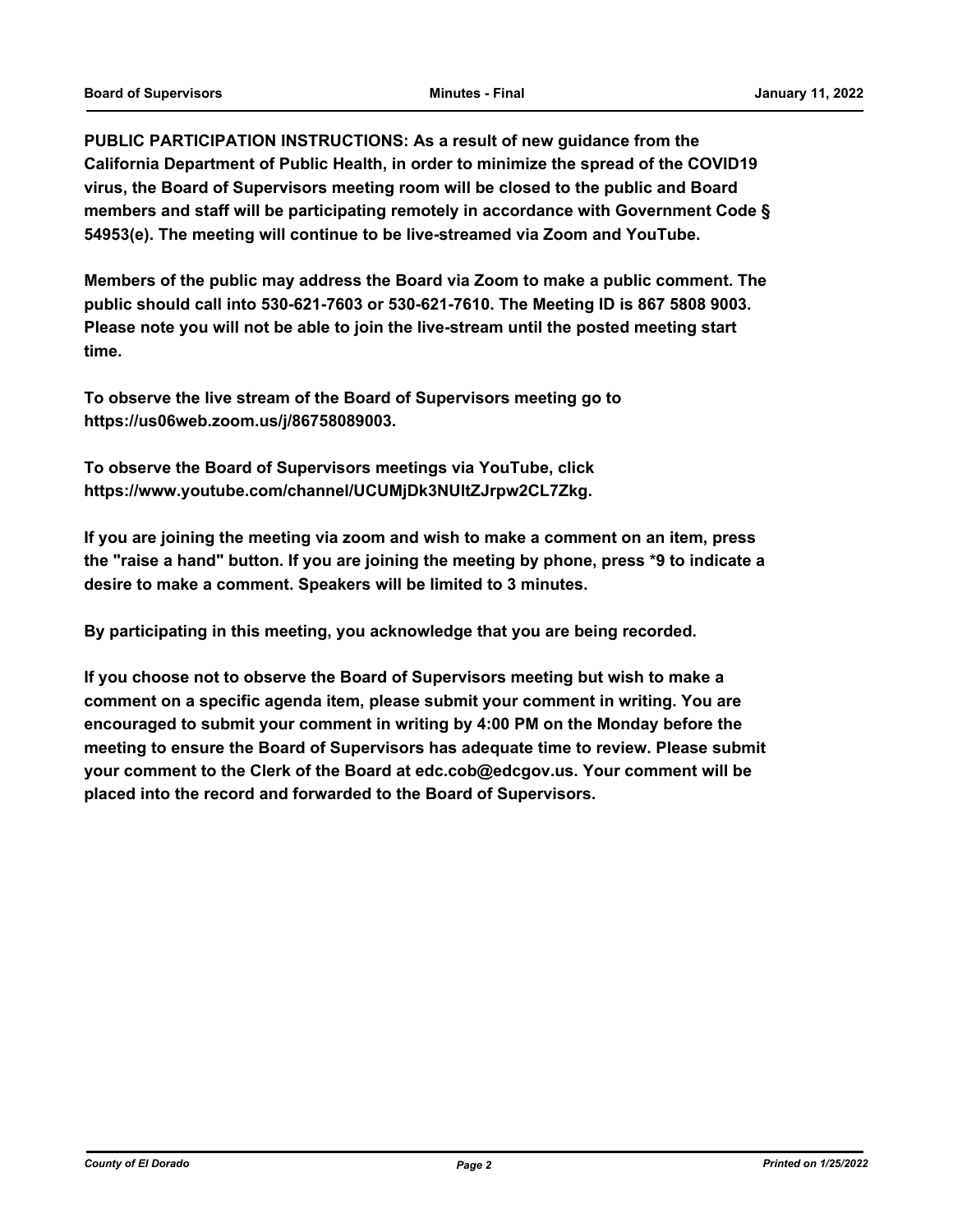### **Vision Statement Safe, healthy and vibrant communities, respecting our natural resources and historical heritage**

### **This institution is an equal opportunity provider and employer.**

Live Web Streaming and archiving of most Board of Supervisors meeting videos, all meeting agendas, supplemental materials and meeting minutes are available on the internet at: http://eldorado.legistar.com/Calendar.aspx

The County of El Dorado is committed to ensuring that persons with disabilities are provided the resources to participate in its public meetings. Please contact the office of the Clerk of the Board if you require accommodation at 530-621-5390 or via email, edc.cob@edcgov.us, preferably no less than 24 hours in advance of the meeting.

The Board of Supervisors is concerned that written information submitted to the Board the day of the Board meeting may not receive the attention it deserves. The Board Clerk cannot guarantee that any FAX, email, or mail received the day of the meeting will be delivered to the Board prior to action on the subject matter.

The Board meets simultaneously as the Board of Supervisors and the Board of Directors of the Air Quality Management District, In-Home Supportive Services, Public Housing Authority, Redevelopment Agency and other Special Districts.

For Purposes of the Brown Act § 54954.2 (a), the numbered items on this Agenda give a brief description of each item of business to be transacted or discussed. Recommendations of the staff, as shown, do not prevent the Board from taking other action.

Materials related to an item on this Agenda submitted to the Board of Supervisors after distribution of the agenda packet are available for inspection during normal business hours in the public viewing packet located in Building A, 330 Fair Lane, Placerville or in the Board Clerk's Office located at the same address. Such documents are also available on the Board of Supervisors' Meeting Agenda webpage subject to staff's ability to post the documents before the meeting.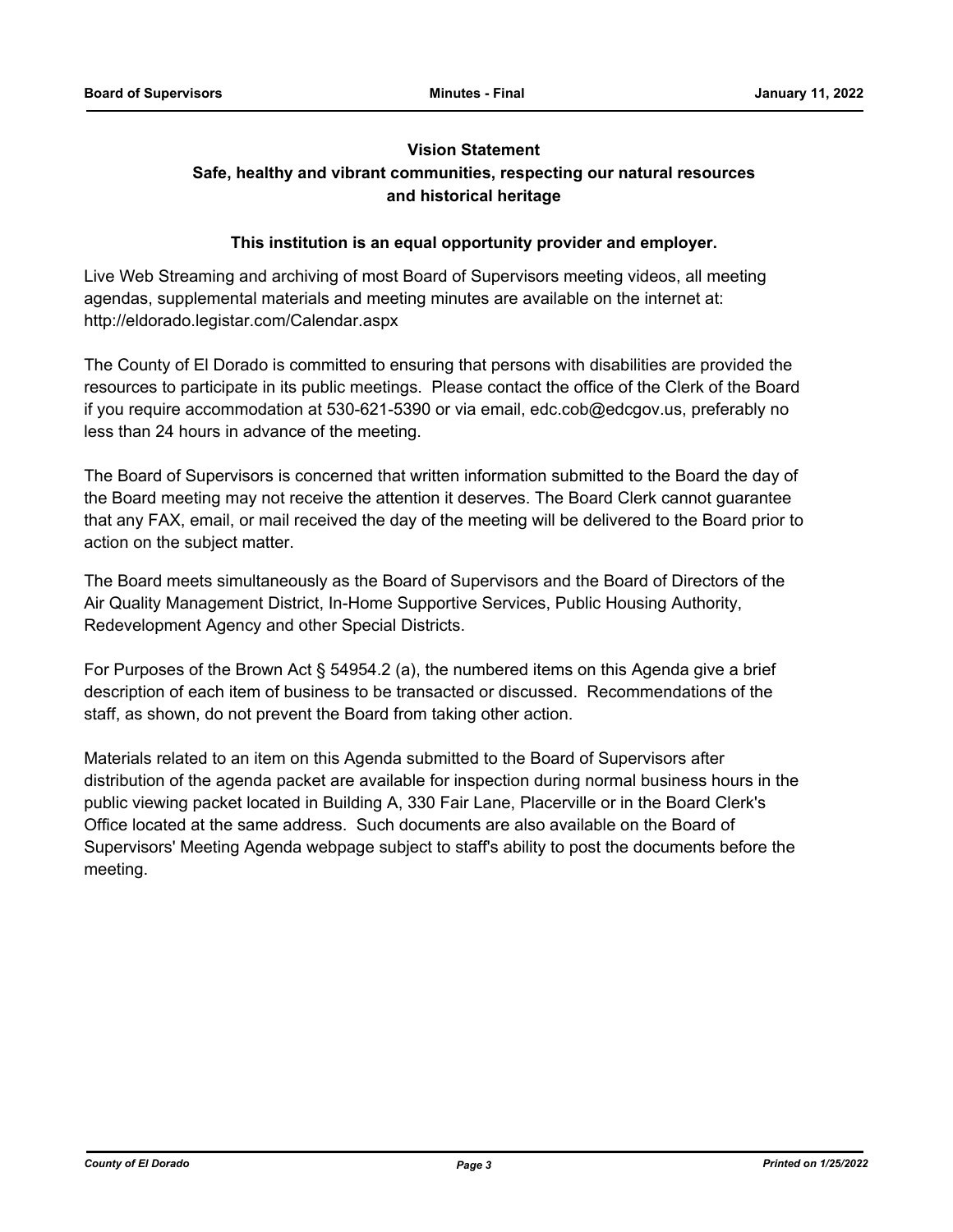### **PROTOCOLS FOR PUBLIC COMMENT**

Public comment will be received at designated periods as called by the Board Chair.

Public comment on items scheduled for Closed Session will be received before the Board recesses to Closed Session.

Except with the consent of the Board, individuals shall be allowed to speak to an item only once.

On December 5, 2017, the Board adopted the following protocol relative to public comment periods. The Board adopted minor revisions to the protocol on August 24, 2021, incorporated herein:

The Board wants all members of the public to feel welcome to speak, especially regarding controversial items. Time for public input will be provided at every Board of Supervisors meeting. Individuals will have three minutes to address the Board. If the three minutes are exceeded the speaker's microphone will be muted. Applause or other outbursts are not allowed in the Board Chambers.

During noticed public hearings only, individuals authorized by organizations to speak to organizational positions may request additional time, up to five minutes.

Public comment on certain agenda items designated and approved by the Board may be treated differently within specific time limits per speaker or a limit on the total amount of time designated for public comment. It is the intent of the Board that quasi-jurisdictional matters have additional flexibility depending on the nature of the issue.The Board Chair may limit public comment during Open Forum.

Individual Board members may ask clarifying questions but will not engage in substantive dialogue with persons providing input to the Board.

If a person providing input to the Board creates a disruption by refusing to follow Board guidelines, the Board Chair may take the following actions:

Step 1. Request the person adhere to Board guidelines. If the person refuses, the Board Chair may turn off the speaker's microphone.

Step 2. If the disruption continues, the Board Chair may order a recess of the Board meeting. Step 3. If the disruption continues, the Board Chair may order the removal of the person from the Board meeting.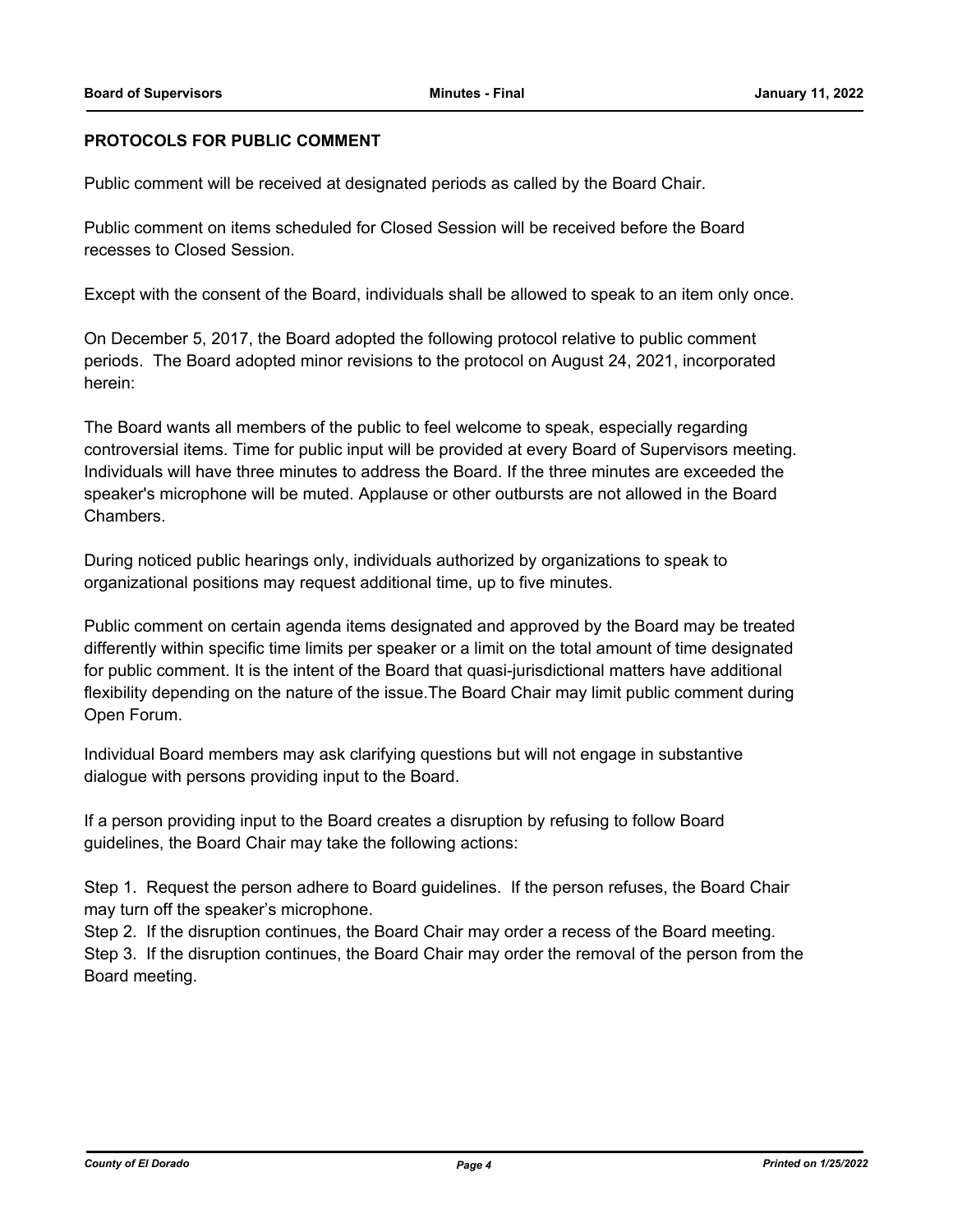### **9:00 A.M. - CALLED TO ORDER**

Present: 5- Supervisor Novasel, Supervisor Hidahl, Supervisor Parlin, Supervisor Thomas and Supervisor Turnboo

### **INVOCATION AND PLEDGE OF ALLEGIANCE TO THE FLAG**

**Pastor David Cooke of the Cold Springs Community Church gave the Invocation.**

**Supervisor Novasel led the Pledge of Allegiance to the Flag.**

### **ADOPTION OF THE AGENDA AND APPROVAL OF CONSENT CALENDAR**

*Public Comment: K. Greenwood, K. Payne, Krista*

**A motion was made by Supervisor Novasel, seconded by Supervisor Thomas to Adopt the Agenda and Approve the Consent Calendar with the following changes: Continue item 8 to January 25, 2022. Pull item 10 for discussion.**

**Yes:** 5 - Novasel, Hidahl, Parlin, Thomas and Turnboo

The Board may make any necessary additions, deletions or corrections to the agenda including moving items to or from the Consent Calendar and adopt the agenda and the Consent Calendar with one single vote. A Board member may request an item be removed from the Consent Calendar for discussion and separate Board action. At the appropriate time as called by the Board Chair, members of the public may make a comment on matters on the Consent Calendar prior to Board action.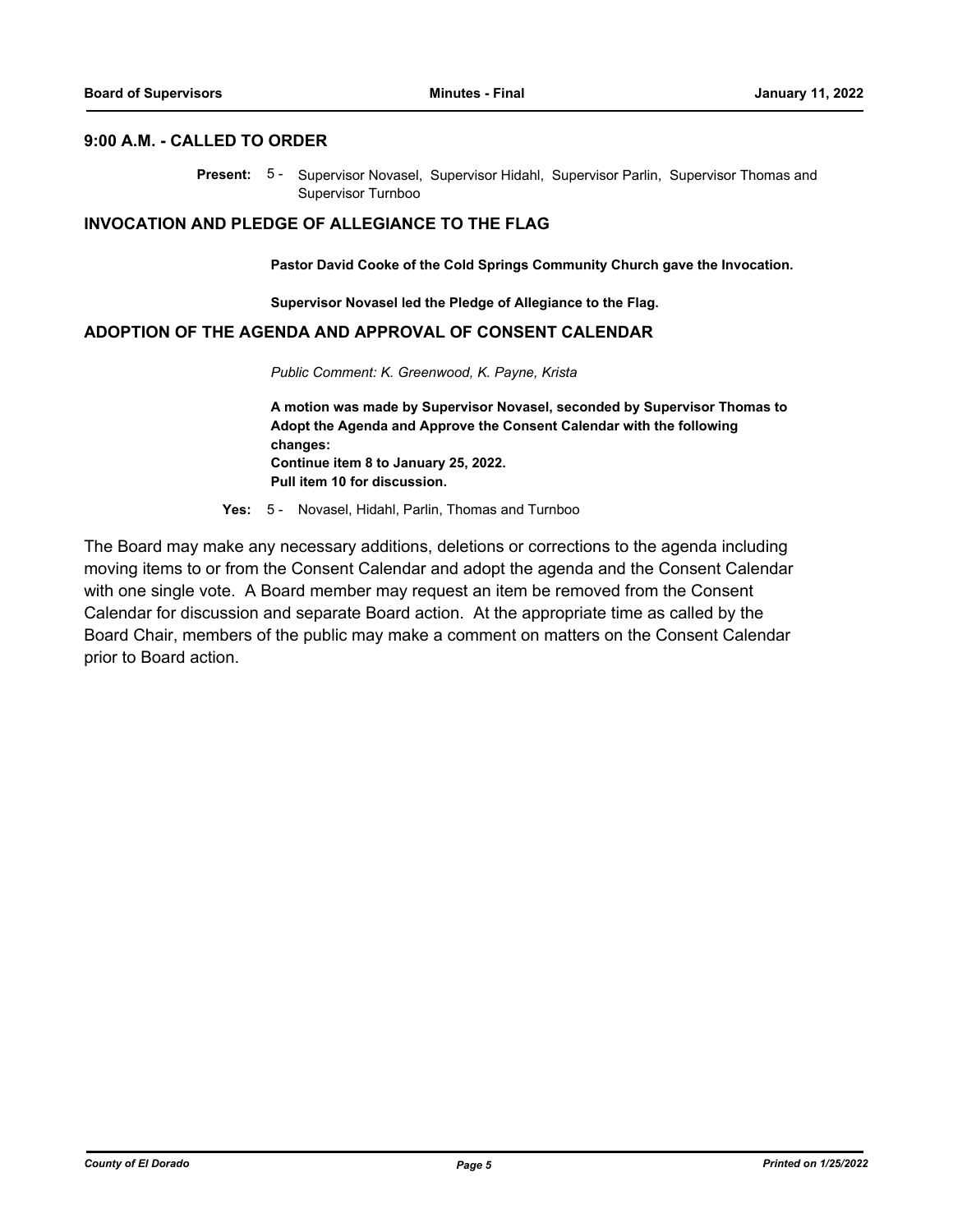### **CONSENT CALENDAR**

**1.** [22-0089](http://eldorado.legistar.com/gateway.aspx?m=l&id=/matter.aspx?key=30989) Clerk of the Board recommending the Board approve the Minutes from the January 4, 2022 Board of Supervisors meeting.

**This matter was Approved on the Consent Calendar.**

### **GENERAL GOVERNMENT - CONSENT ITEMS**

**2. 21-1415** Chief Administrative Office recommending the Board of Supervisors find that a Local Health Emergency continues to exist in El Dorado County as a result of the Caldor Fire. (Cont. 12/14/2021, Item 5)

### **FUNDING:** N/A

**This matter was Approved on the Consent Calendar.**

**3.** [22-0090](http://eldorado.legistar.com/gateway.aspx?m=l&id=/matter.aspx?key=30990) Chief Administrative Office recommending the Board approve a budget amendment to appropriate \$130,000 for the El Dorado and Georgetown Divide Resource Conservation Districts Caldor Fire recovery efforts as approved by the Board on October 12, 2021. (4/5 vote required)

**FUNDING:** Caldor Fire Relief General Fund Designation

**This matter was Approved on the Consent Calendar.**

**4.** [22-0040](http://eldorado.legistar.com/gateway.aspx?m=l&id=/matter.aspx?key=30940) Chief Administrative Office, Procurement and Contracts Division, recommending the Board declare a service weapon as surplus and approve the sale of the weapon to retired Sheriff's Deputy Damian Frisby.

> **FUNDING:** Funding received from the sale will be deposited into the General Fund.

**This matter was Approved on the Consent Calendar.**

**5. 21-1728** Clerk of the Board recommending the Board of Supervisors, as a result of ongoing concerns related to COVID-19, approve findings pursuant to Government Code subsection 54953(e)(3) in order to allow for the continued use of virtual or hybrid Board of Supervisors meetings as authorized under Assembly Bill 361. (Cont/ 12/14/2021, Item 11)

### **FUNDING:** N/A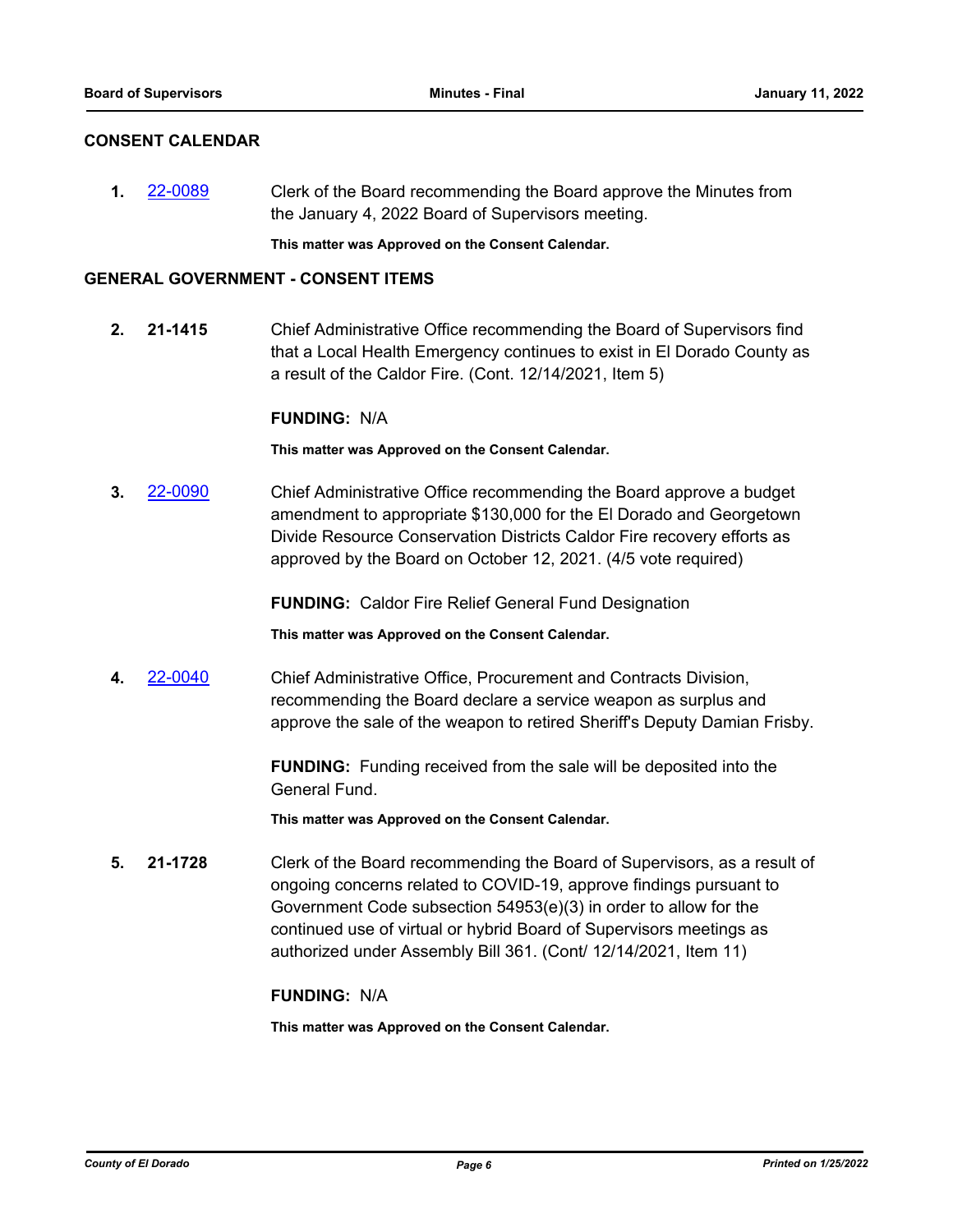**6.** [22-0036](http://eldorado.legistar.com/gateway.aspx?m=l&id=/matter.aspx?key=30936) Human Resources Department recommending the Board adopt and authorize the Chair to sign Resolution **011-2022** to change the bargaining unit designation for the classification Traffic Operations Technician from General (GE) to Trades and Crafts (TC).

**FUNDING:** Road Fund.

**Resolution 011-2022 was Adopted upon Approval of the Consent Calendar.**

**7.** [22-0059](http://eldorado.legistar.com/gateway.aspx?m=l&id=/matter.aspx?key=30959) Human Resources Department recommending the Board approve and adopt the revised Deputy Surveyor class specification.

**FUNDING:** N/A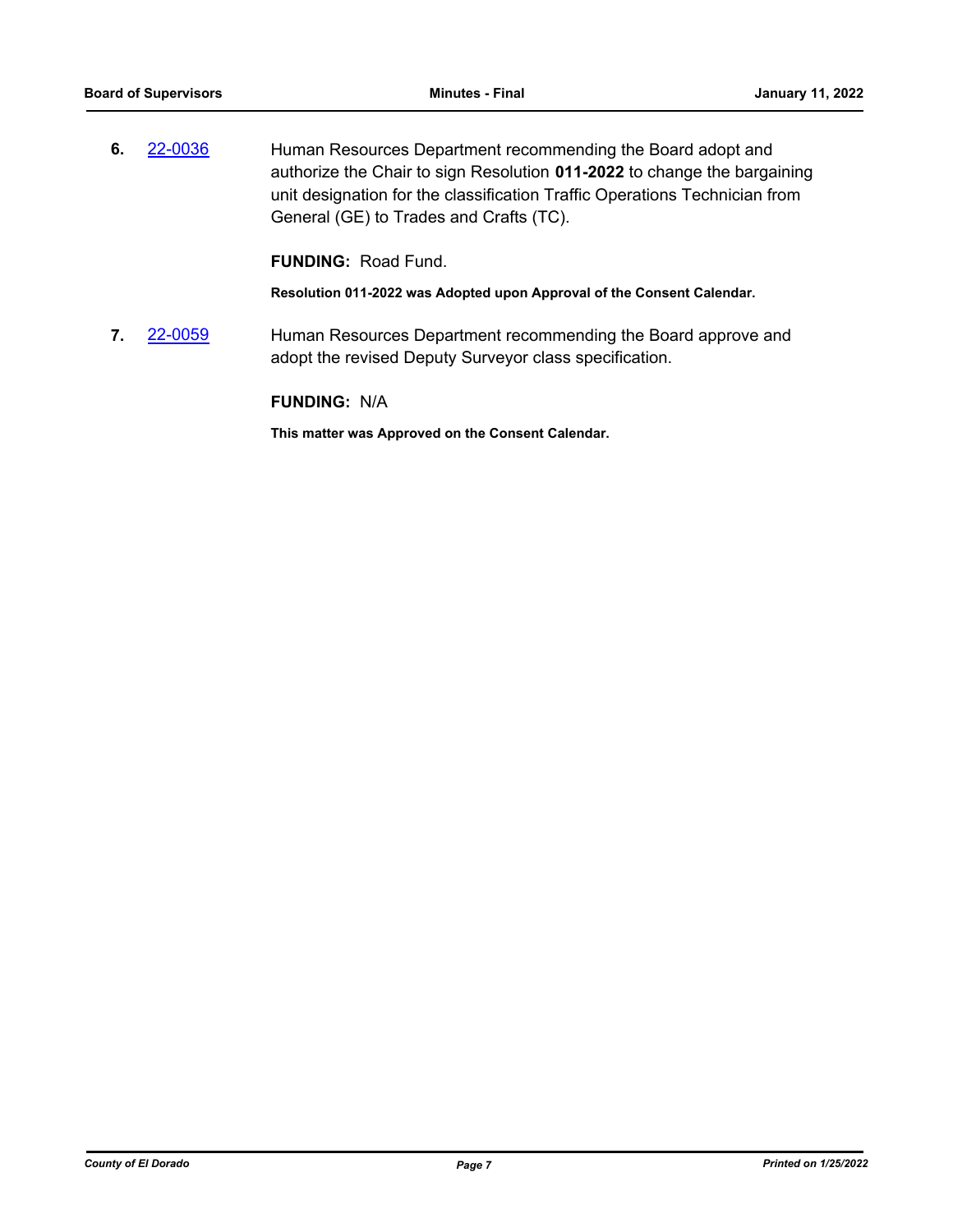### **HEALTH AND HUMAN SERVICES - CONSENT ITEMS**

**8.** [22-0024](http://eldorado.legistar.com/gateway.aspx?m=l&id=/matter.aspx?key=30924) Health and Human Services Agency recommending the Board: 1) Make findings in accordance with County Ordinance 3.13.030 that it is appropriate to enter into tri-party Memorandum of Understanding (County MOU 6216) with California Mental Health Services Authority (CalMHSA) and the California Department of State Hospitals (DSH) for State hospital beds because (B) "Specialty skills, qualifications, and equipment not expressly identified in County classifications involved in the performance of the work;" and

> 2) Approve and authorize the Chair to sign MOU 6216 with CalMHSA and DSH, for the provision of State hospital beds on an "as requested" basis, for a retroactive term of July 1, 2021 through June 30, 2022, with a variable maximum obligation dependent on usage of State hospital beds; and

3) Authorize the Purchasing Agent to sign future amendments to this MOU issued by CalMHSA and DSH, and contingent upon approval by County Counsel and Risk Management.

**FUNDING:** 1991 Mental Health Realignment.

**This matter was Continued to January 25, 2022 upon Approval of the Consent Calendar.**

**9.** [21-1878](http://eldorado.legistar.com/gateway.aspx?m=l&id=/matter.aspx?key=30774) Health and Human Services Agency (HHSA) recommending the Board: 1) Approve the Children's Medical Services Program Projected Budgets and Work Plans for the County of El Dorado for Fiscal Year 2021-22 for the provision of required preventive and specialized health care services to children from birth to 21 years of age who are afflicted with life-threatening and/or severe life-altering chronic medical conditions, with an estimated maximum reimbursement amount of \$1,012,726; 2) Delegate authority to the HHSA Director to execute the Certification Statements and any additional documents related to this funding, if any; and

3) Authorize the HHSA Director or the Agency Chief Fiscal Officer to execute any required fiscal reports.

**FUNDING:** 26% Federal Children's Medical Services Allocation, 31% State Children's Medical Services Allocations, 5% Public Health Realignment Fund Match, 19% Social Services Realignment Fund Match, and 19% County General Fund Match.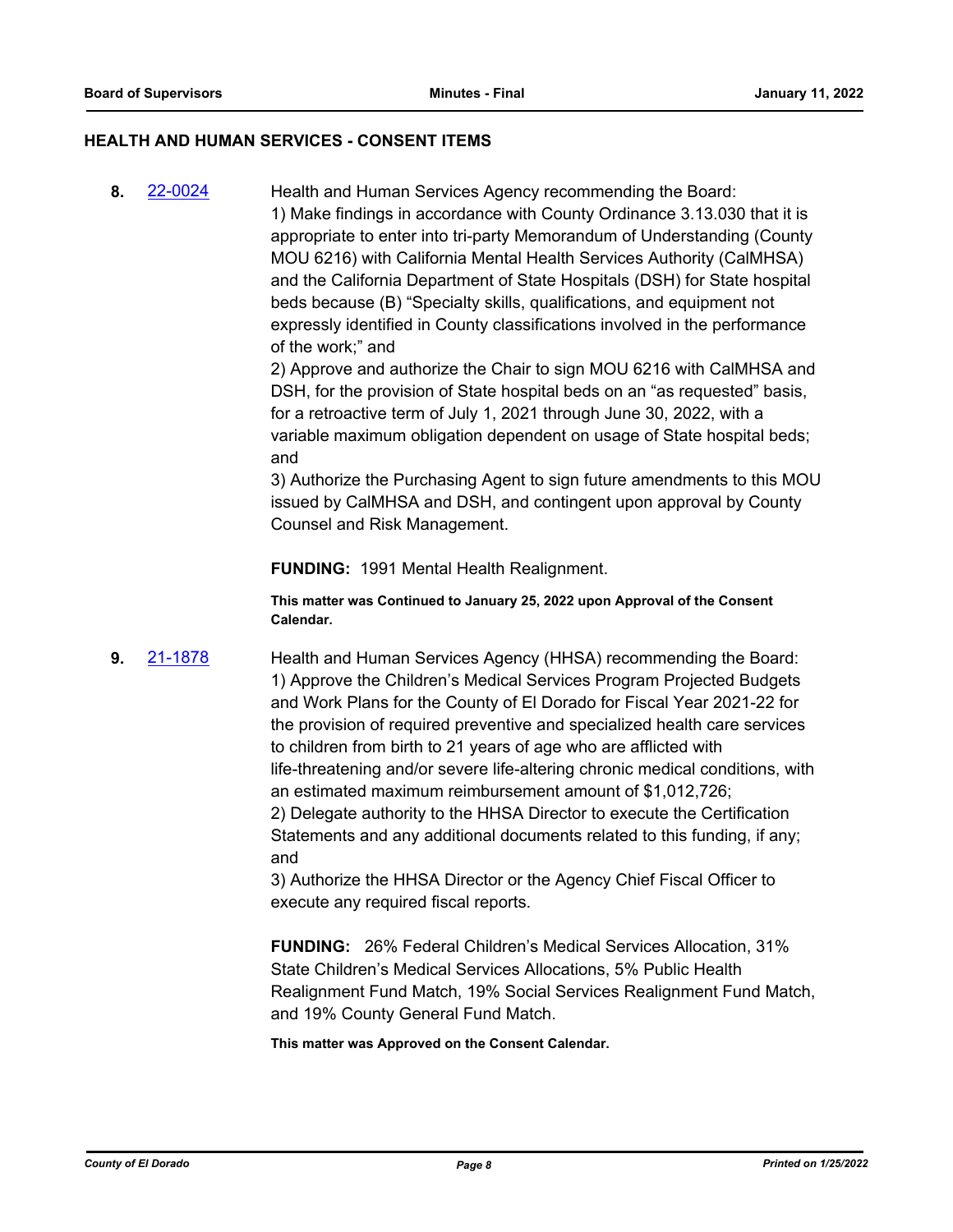**10.** [22-0023](http://eldorado.legistar.com/gateway.aspx?m=l&id=/matter.aspx?key=30923) Health and Human Services Agency (HHSA) recommending the Board: 1) Delegate authority to the HHSA Director, as the Administrative Entity for the El Dorado County Continuum of Care (CoC), to accept \$500,000 in additional Emergency Solutions-Coronavirus (ESG-CV) Round 2 funding administered by the California Department of Housing and Community Development (HCD), for a total Round 2 funding award of \$1,216,000 with a term through September 30, 2022; 2) Authorize the HHSA Director to sign and administer an amendment to Standard Agreement 20-ESGCV1-00037, for a total Round 2 funding award of \$1,216,000 with a term through September 30, 2022 contingent upon County Counsel and Risk Management Approval, and subsequent administrative documents related to said award, including any required fiscal and programmatic reports; and 3) Approve and authorize the Chair to sign the attached Budget Transfer Request increasing revenue and appropriations by \$500,000 for Fiscal

Year 2021-22 for the additional ESG-CV grant award.

**FUNDING:** 100% Federal Funding administered by the State of California Department of Housing and Community Development, Emergency Solutions Grant Program, Round 2 of funding, as a result of the Coronavirus Aid, Relief, and Economic Stimulus Act enacted March 27, 2020.

*Public Comment: K. Payne, R. Michelson, M. Dion-Perry, B. Chapman, S. Taylor*

**Items 10 and 22 were heard together.**

**A motion was made by Supervisor Hidahl, seconded by Supervisor Thomas to Approve this matter.**

**Yes:** 5 - Novasel, Hidahl, Parlin, Thomas and Turnboo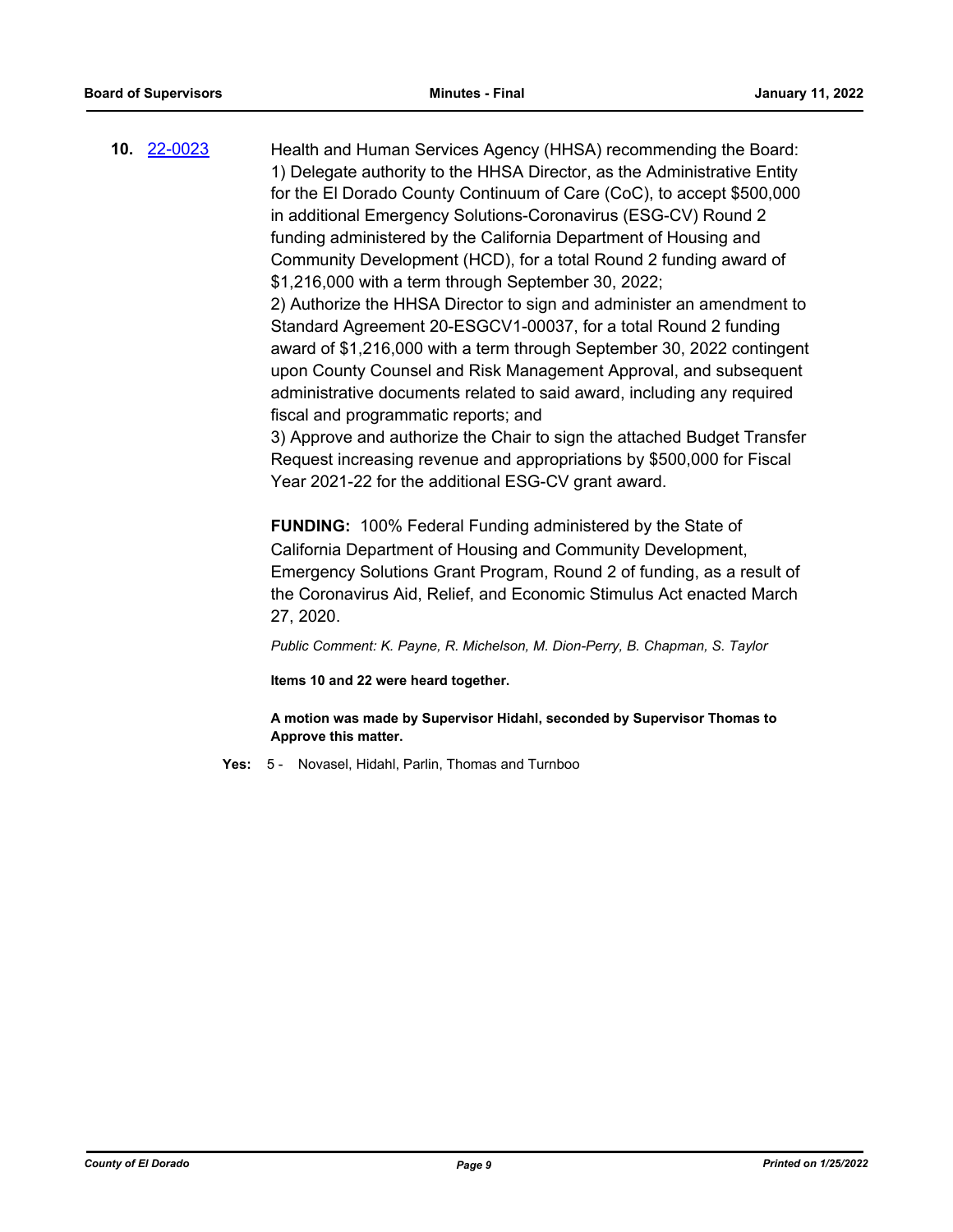### **LAND USE AND DEVELOPMENT - CONSENT ITEMS**

**11.** [21-1978](http://eldorado.legistar.com/gateway.aspx?m=l&id=/matter.aspx?key=30874) Department of Transportation recommending the Board authorize the Chair to sign a Proclamation recognizing Kent Taylor, Fleet Superintendent of Department of Transportation Maintenance and Operations Division, for providing 31 years of service to El Dorado County and congratulating him on his retirement.

**This matter was Approved on the Consent Calendar.**

**12.** [21-1758](http://eldorado.legistar.com/gateway.aspx?m=l&id=/matter.aspx?key=30654) Department of Transportation recommending the Board approve and authorize the Chair to sign Second Amendment to Agreement for Services 4746 with Five Star Automotive, increasing the not-to-exceed amount by \$125,000 for a total not-to-exceed amount of \$350,000, and other minor administrative changes determined necessary, with no changes to the term, to provide automotive maintenance and repair services for fleet vehicles located in the South Lake Tahoe Basin.

**FUNDING:** Fleet Internal Service Fund.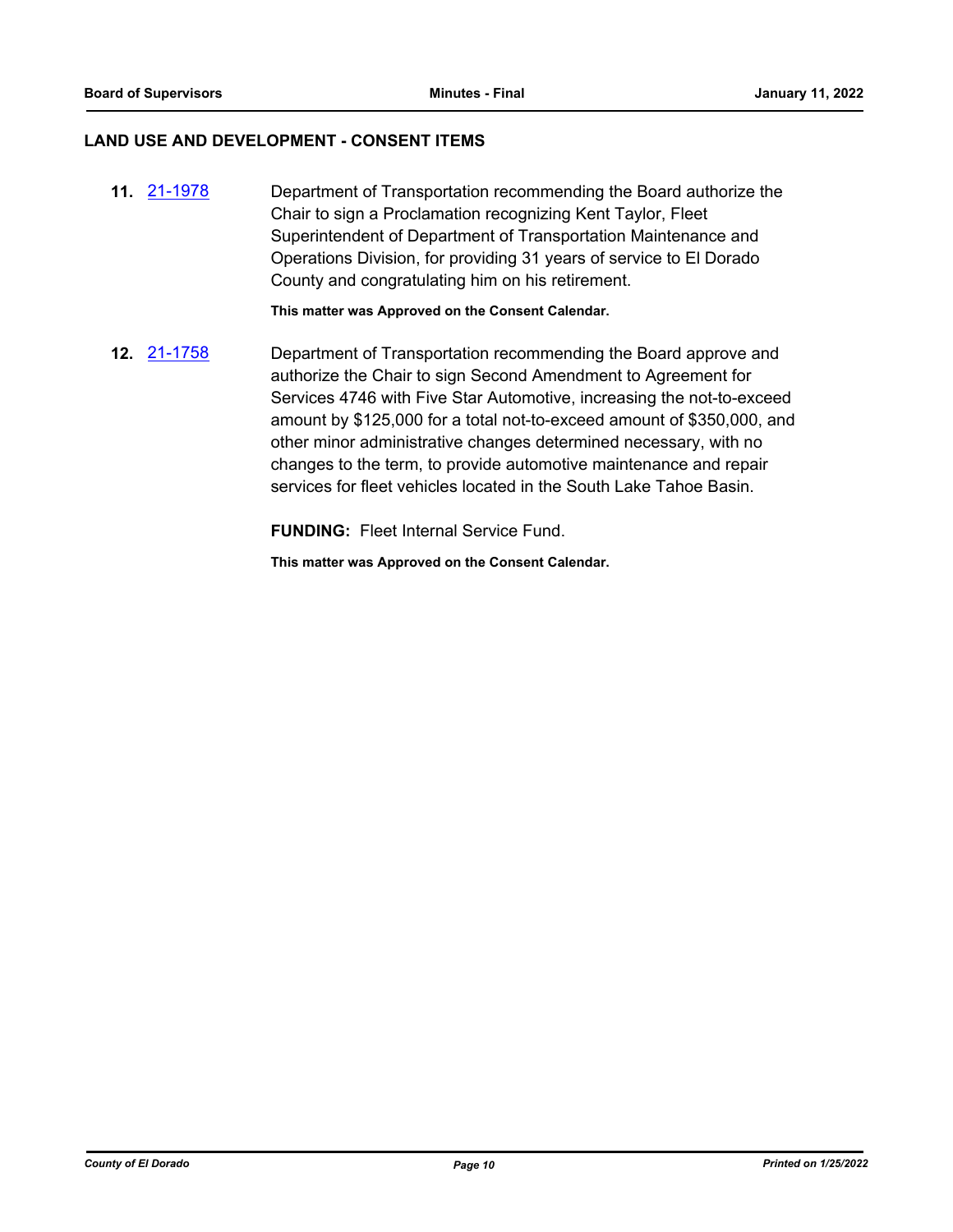#### **LAW AND JUSTICE - CONSENT ITEMS**

**13.** [21-1567](http://eldorado.legistar.com/gateway.aspx?m=l&id=/matter.aspx?key=30462) District Attorney's Office recommending the Board: 1) Approve and authorize the Chair to execute Amendment I to Agreement 5689 with Coding Continuum, Inc. (CCI), amending the scope of work to include Exhibit A-1, additional Scope of Work/Budget, increasing the contract amount by \$109,425, for a total not-to-exceed amount of \$239,425, to provide expert medical billing audit services in reference to a Workers' Compensation Fraud case; and 2) Make findings in accordance with County Ordinance 3.13.030 that it is appropriate to contract with Coding Continuum, Inc. for services provided under Agreement 5689 because (B) "Specialty skills and qualifications not expressly identified in classifications are involved in the performance of the work".

**FUNDING:** California Department of Insurance.

**This matter was Approved on the Consent Calendar.**

**14.** [22-0035](http://eldorado.legistar.com/gateway.aspx?m=l&id=/matter.aspx?key=30935) District Attorney's Office recommending the Board: 1) Accept a grant from the Governor's Office of Emergency Services for the Child Advocacy Center Program for the total project cost of \$209,334 for the period of April 1, 2022 to March 31, 2023, based on the received Letter of Intent;

> 2) Approve and authorize the Chair to sign the current Certification of Assurance of Compliance and any modified Certifications that may be required during the performance period; and

3) Authorize the District Attorney to execute the Grant Award Agreement and required documents, including any extensions or amendments thereof which would not increase net county cost.

**FUNDING:** California Governor's Office of Emergency Services Victims of Crime Act Fund and California State General Fund.

**This matter was Approved on the Consent Calendar.**

**15.** [21-1935](http://eldorado.legistar.com/gateway.aspx?m=l&id=/matter.aspx?key=30831) Probation Department recommending the Board approve the attached Budget Transfer increasing revenues and appropriations by \$26,677, which includes appropriations in the amount of \$7,097, to return excess revenue to the California Board of State Community and Corrections (BSCC), Federal Justice Assistance Grant for Mental Health Training. (4/5 vote required).

### **FUNDING:** N/A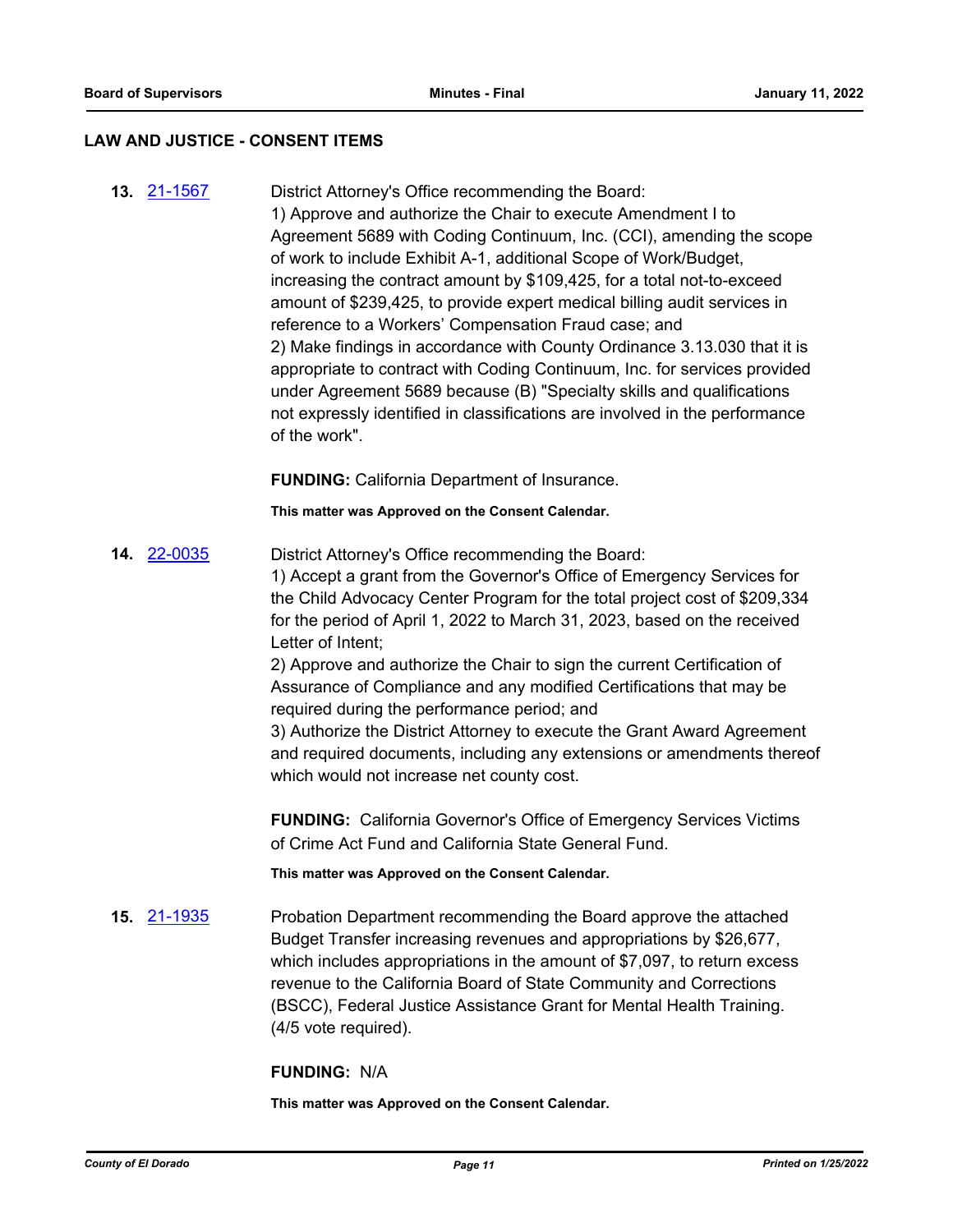| <b>16. 21-1862</b> | Probation Department recommending the Board:                                  |
|--------------------|-------------------------------------------------------------------------------|
|                    | 1) Make findings in accordance with El Dorado County Ordinance Code,          |
|                    | Chapter 3.13.030 (B) that specialty skills and qualifications not expressly   |
|                    | identified in County classifications are involved in the performance of the   |
|                    | work:                                                                         |
|                    | $\mathcal{O}(1)$ . The set of $\mathcal{O}(1)$ is the set of $\mathcal{O}(1)$ |

2) Approve and authorize the Chair to sign Agreement for Services 6178 with New Morning Youth & Family Services, Inc. for the provision of emergency shelter care services on an "as requested" basis, with a maximum contractual obligation of \$200,000, for the term of three years effective upon execution; and

3) Authorize the Purchasing Agent, or designee, to execute further documents relating to Agreement for Services 6178, including amendments which do not increase the maximum dollar amount or term of the Agreement, and contingent upon approval by County Counsel and Risk Management.

**FUNDING:** General Fund.

**This matter was Approved on the Consent Calendar.**

- **17.** [22-0033](http://eldorado.legistar.com/gateway.aspx?m=l&id=/matter.aspx?key=30933) Probation Department recommending the Board adopt and authorize the Chair to sign Resolution **012-2022**, amending the Authorized Personnel Allocation Resolution 064-2021 for the Probation Department to:
	- 1) Delete a vacant 1.0 FTE Sr. Office Assistant;
	- 2) Delete a vacant 1.0 FTE Legal Secretary I/II; and
	- 3) Add 2.0 FTE Probation Assistants

**FUNDING:** General Fund.

**Resolution 012-2022 was Adopted upon Approval of the Consent Calendar.**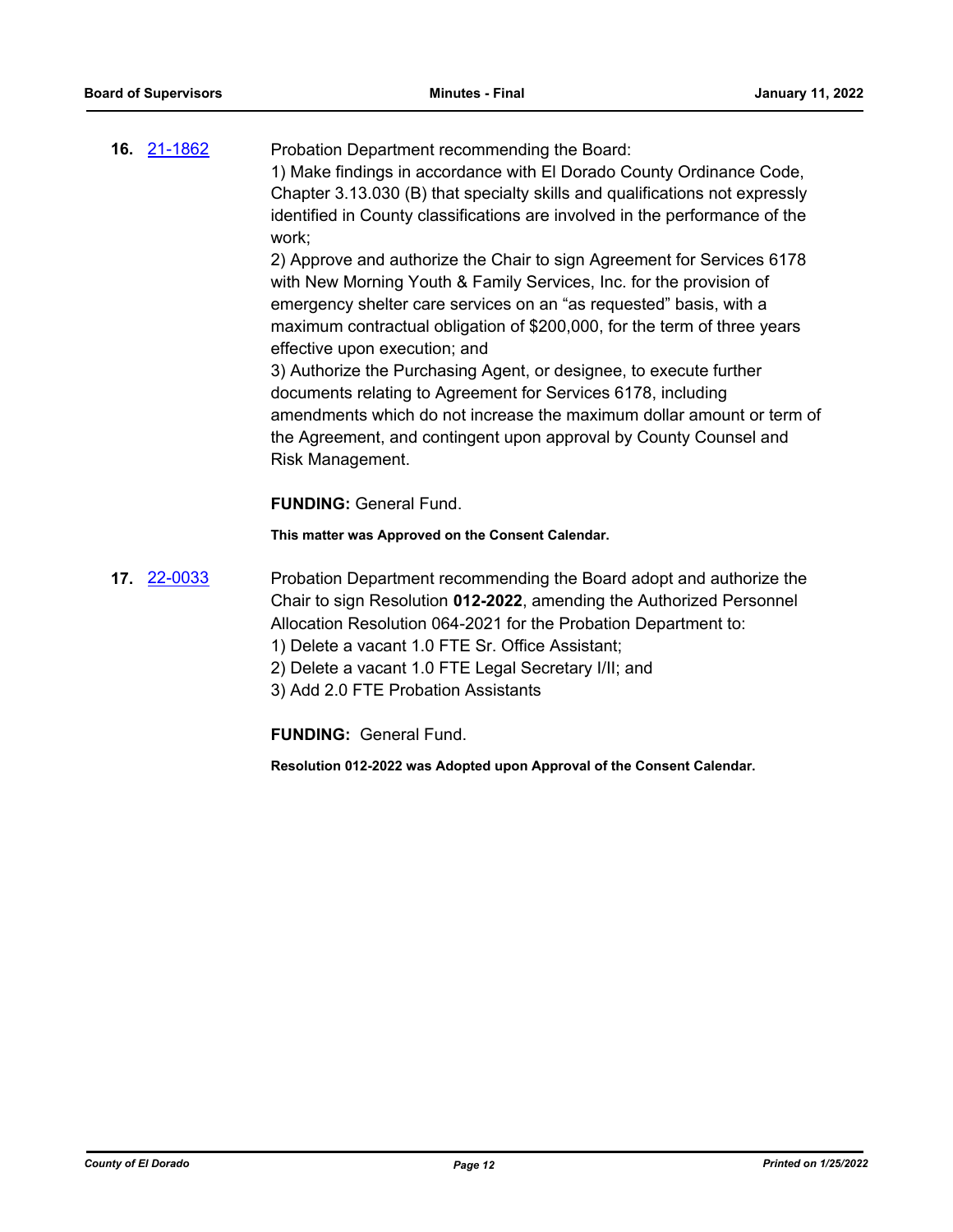|  | 18. 21-1897 | Probation Department recommending the Board:                                                                                                                   |
|--|-------------|----------------------------------------------------------------------------------------------------------------------------------------------------------------|
|  |             | 1) Approve and authorize the Chair to sign Amendment II to Agreement                                                                                           |
|  |             | for Services 4371 with SCRAM of California, for the Electronic Monitoring                                                                                      |
|  |             | Program (home detention as a custody alternative) to increase the                                                                                              |
|  |             | amount of the contract by \$430,000 for a total not to exceed amount of                                                                                        |
|  |             | \$1,230,000 for the term of January 1, 2020, through December 31, 2022;<br>and                                                                                 |
|  |             | 2) Authorize the Purchasing Agent, or designee, to execute further                                                                                             |
|  |             | documents relating to Agreement for Services 4371, including                                                                                                   |
|  |             | amendments which do not increase the maximum dollar amount or term of<br>the Agreement, and contingent upon approval by County Counsel and<br>Risk Management. |
|  |             | <b>FUNDING:</b> Public Safety Realignment (AB 109) (67.5%); Coronavirus                                                                                        |
|  |             | Aid, Relief, and Economic Security (CARES) Act (25%); Substance                                                                                                |
|  |             | Abuse Focus Grant (3%); and General Fund (4.5%).                                                                                                               |
|  |             | This matter was Approved on the Consent Calendar.                                                                                                              |
|  |             |                                                                                                                                                                |

**19. 21-1396** El Dorado County Sheriff's Office of Emergency Services recommending the Board find that a state of emergency continues to exist in El Dorado County as a result of the extreme wildland fire known as the Caldor Fire. (Cont. 12/14/2021, Item 42)

**FUNDING:** N/A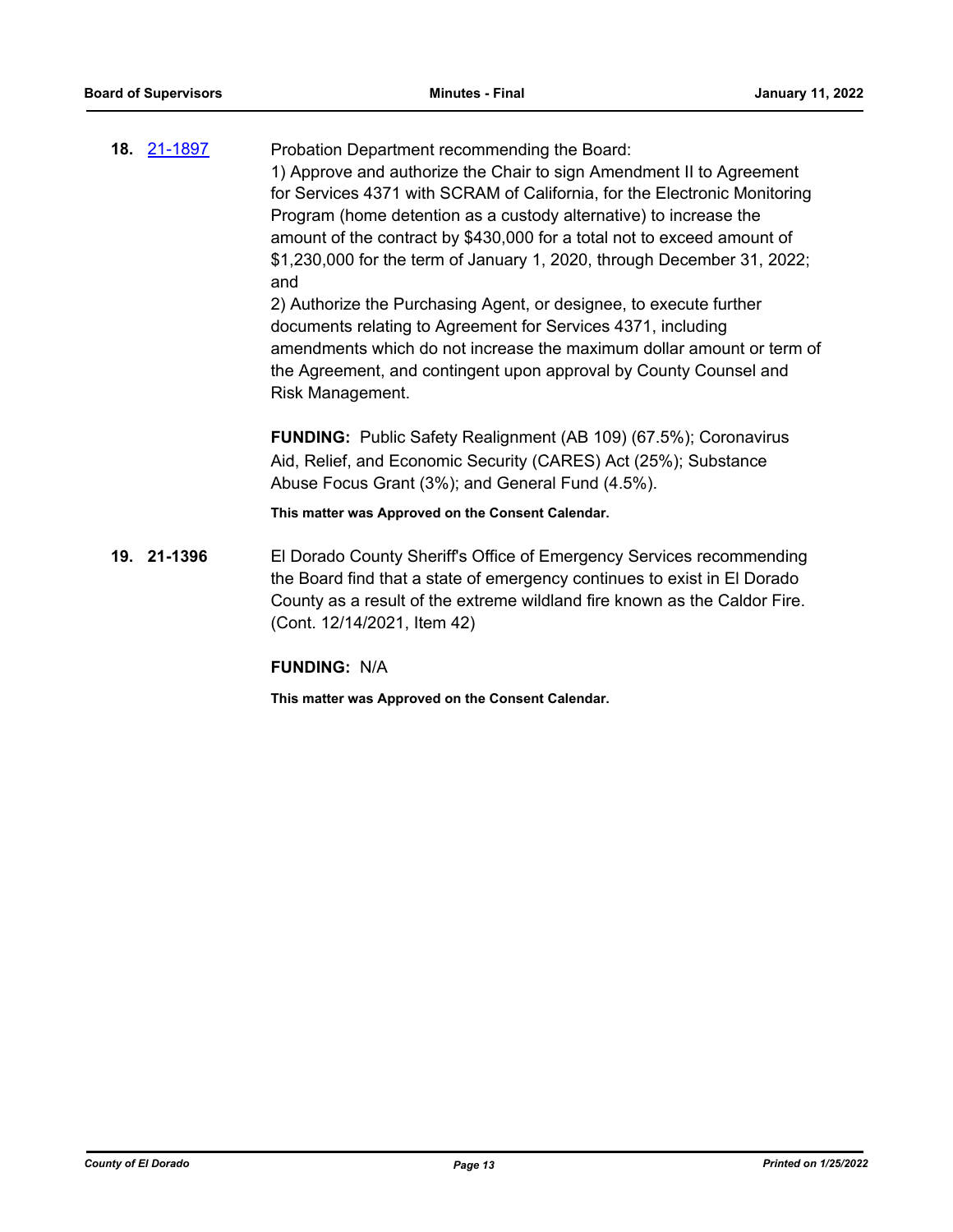| 20. 21-1889 | Sheriff's Office recommending the Board:<br>1) Waive formal bid requirements in accordance with Purchasing<br>Ordinance 3.12.160, Exemptions from the Competitive Process, Section<br>D:                                                                                                                                                                                                                                                                                                                                                                                                                                                                                                     |
|-------------|----------------------------------------------------------------------------------------------------------------------------------------------------------------------------------------------------------------------------------------------------------------------------------------------------------------------------------------------------------------------------------------------------------------------------------------------------------------------------------------------------------------------------------------------------------------------------------------------------------------------------------------------------------------------------------------------|
|             | 2) Authorize the Purchasing Agent to utilize the piggy-back Agreement<br>PSA-0001523, and Amendment I, between Crayon Software Experts<br>LLC., and the County of Riverside in the estimated amount of \$759,670<br>for a three-year period ending on October 31, 2024;<br>3) Authorize the Purchasing Agent to execute a purchase agreement with<br>Crayon Software Experts LLC., for Microsoft Enterprise licenses, support<br>and maintenance contingent upon County Counsel and Risk approval;<br>4) Authorize the Purchasing Agent to purchase additional licenses<br>as-needed during the awarded period as long as funding is available<br>within the requesting department's budget. |

**FUNDING:** General Fund.

**This matter was Approved on the Consent Calendar.**

### **END CONSENT CALENDAR**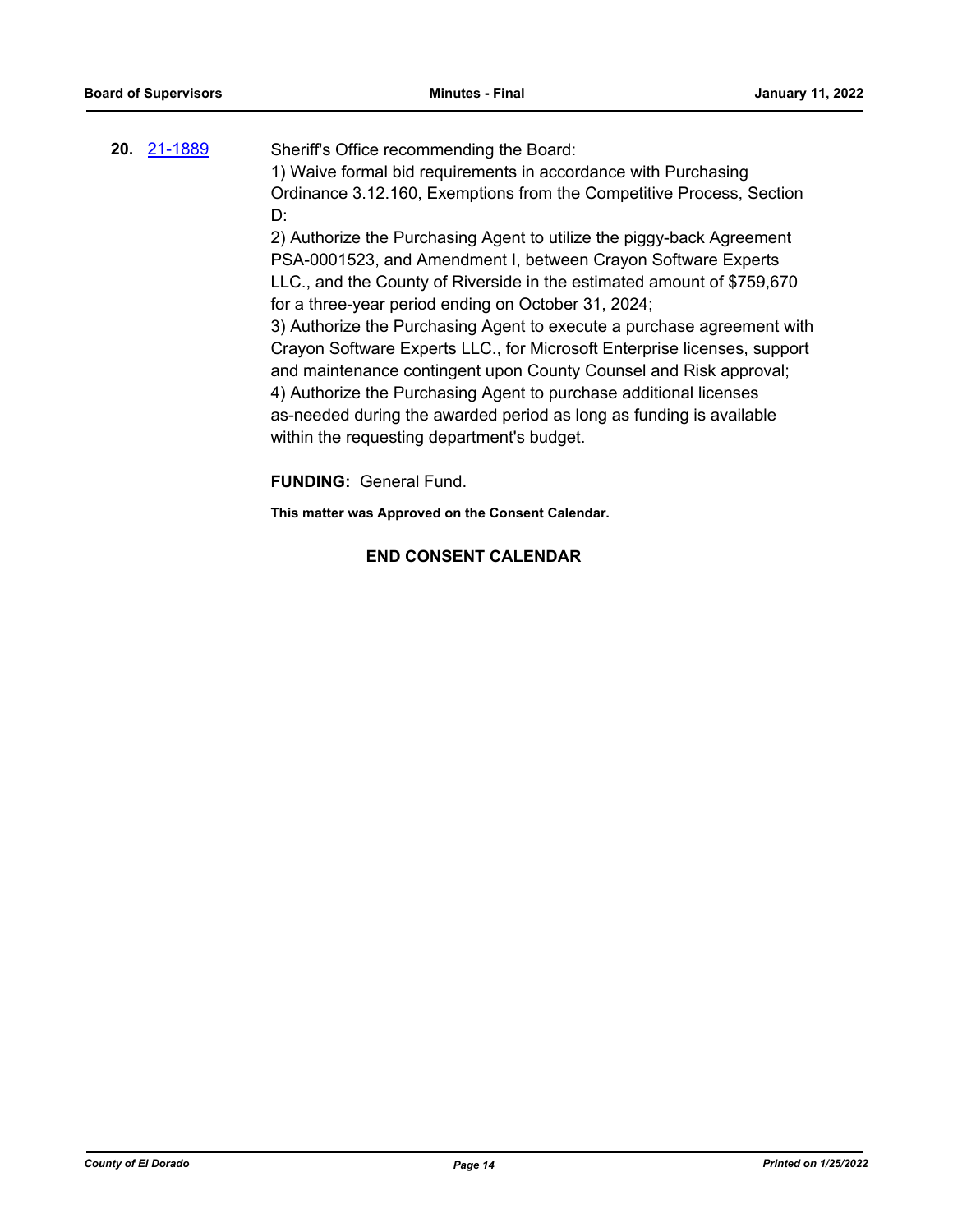### **DEPARTMENT MATTERS (Items in this category may be called at any time)**

**21.** [21-1909](http://eldorado.legistar.com/gateway.aspx?m=l&id=/matter.aspx?key=30805) Agriculture Department, pursuant to Board of Supervisors Policy A-3, recommending the Board conceptually approve and authorize the Department to prepare an Ordinance that:

1) Creates a Livestock Pass Program that meets the requirements of AB 1103; and

2) Create a parallel Ag Pass program for the Agricultural Crops in the County.

**FUNDING:** General Fund and Unclaimed Gas Tax.

*Public Comment: K. Payne, K. Greenwood*

**A motion was made by Supervisor Hidahl, seconded by Supervisor Thomas to Approve this matter.**

- **Yes:** 5 Novasel, Hidahl, Parlin, Thomas and Turnboo
- **22.** [22-0008](http://eldorado.legistar.com/gateway.aspx?m=l&id=/matter.aspx?key=30908) Health and Human Services Agency recommending the Board receive and file a presentation on the roles and responsibilities of the Continuum of Care, and the roles and responsibilities of the Administrative Entity / Collaborative Applicant and provide direction to staff if necessary.

### **FUNDING:** N/A

*Public Comment: K. Payne, R. Michelson, M. Dion-Perry, B. Chapman, S. Taylor*

**Items 10 and 22 were heard together.**

**The Board received and filed a presentation on the roles and responsibilities of the Continuum of Care, and the roles and responsibilities of the Administrative Entity/Collaborative Applicant and provided direction to staff.**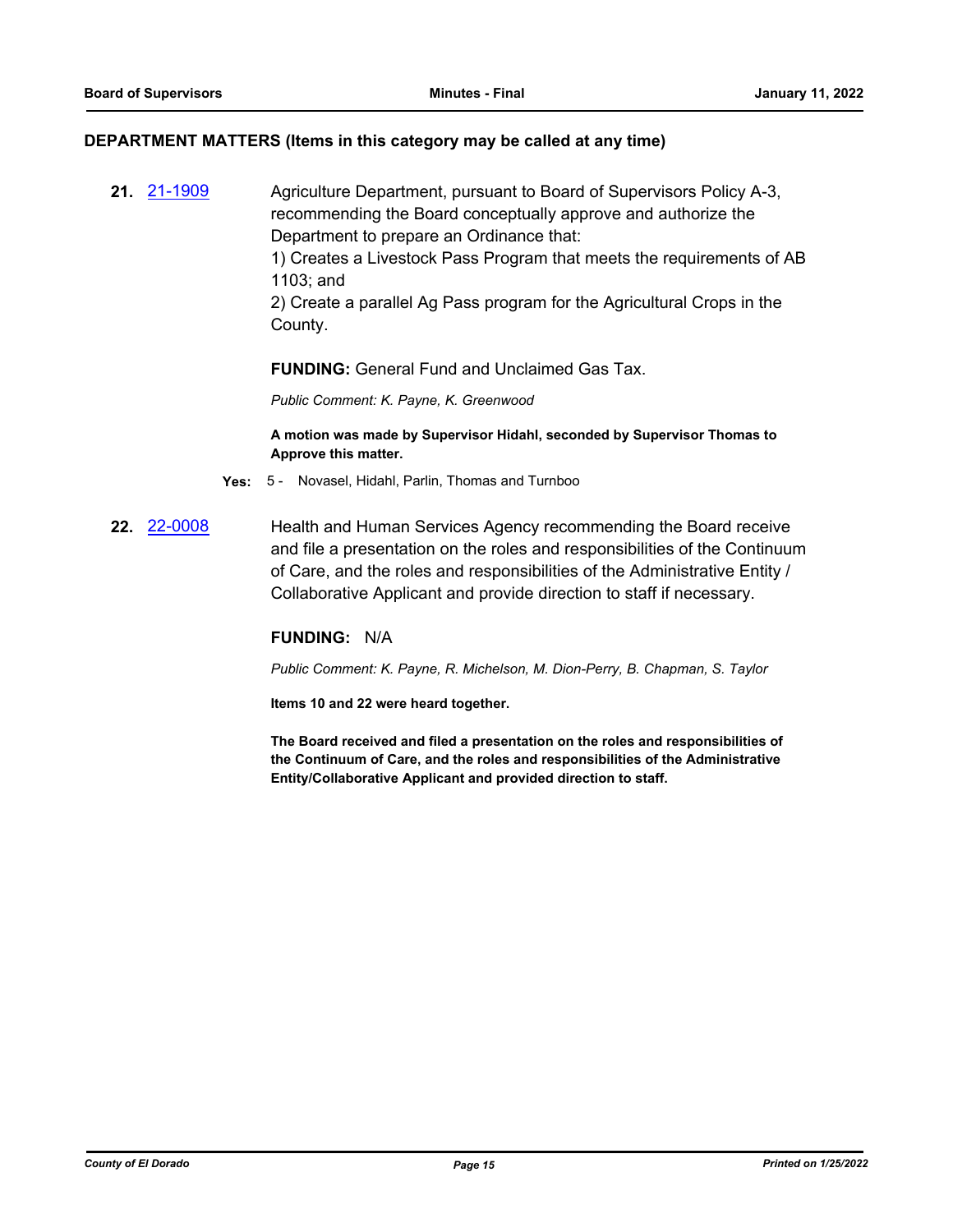### **10:00 A.M. - TIME ALLOCATION (Items will not be heard prior to the time stated)**

**23.** [21-1970](http://eldorado.legistar.com/gateway.aspx?m=l&id=/matter.aspx?key=30866) **HEARING** - To consider the recommendation for approval from the Planning Commission on the proposed amendments to the Meyers Area Plan for the addition of Accessory Dwelling Units (ADUs) to Zones MAP-1 and MAP-3, and recommending the Board take the following actions: 1) Approve the California Environmental Quality Act (CEQA) Exemption consistent with Section 15282(h) of the CEQA Guidelines pursuant to Section 21080.17 of the California Public Resources Code (Attachment D); and

> 2) Approve the proposed amendments to the Meyers Area Plan for the additional use of ADUs and adopt Resolution **010-2022** (Attachment C) as presented by staff.

### **FUNDING:** N/A

*Public Comment: K. Payne, K. Greenwood, S. Taylor, S. Teshara, R. Michelson, F. Porter, L. Thomas*

**Supervisor Parlin opened the public hearing and upon hearing input from staff and the public closed the hearing.**

**A motion was made by Supervisor Novasel, seconded by Supervisor Thomas to: 1) Approve the California Environmental Quality Act (CEQA) Exemption consistent with Section 15282(h) of the CEQA Guidelines pursuant to Section 21080.17 of the California Public Resources Code (Attachment D); and 2) Approve the proposed amendments to the Meyers Area Plan for the additional use of ADUs and adopt Resolution 010-2022 (Attachment C) as presented by staff.**

**Supervisor Parlin registered a No vote on this matter due to her concerns regarding the four foot set back and fire hazard.**

**Yes:** 4 - Novasel, Hidahl, Thomas and Turnboo

**Noes:** 1 - Parlin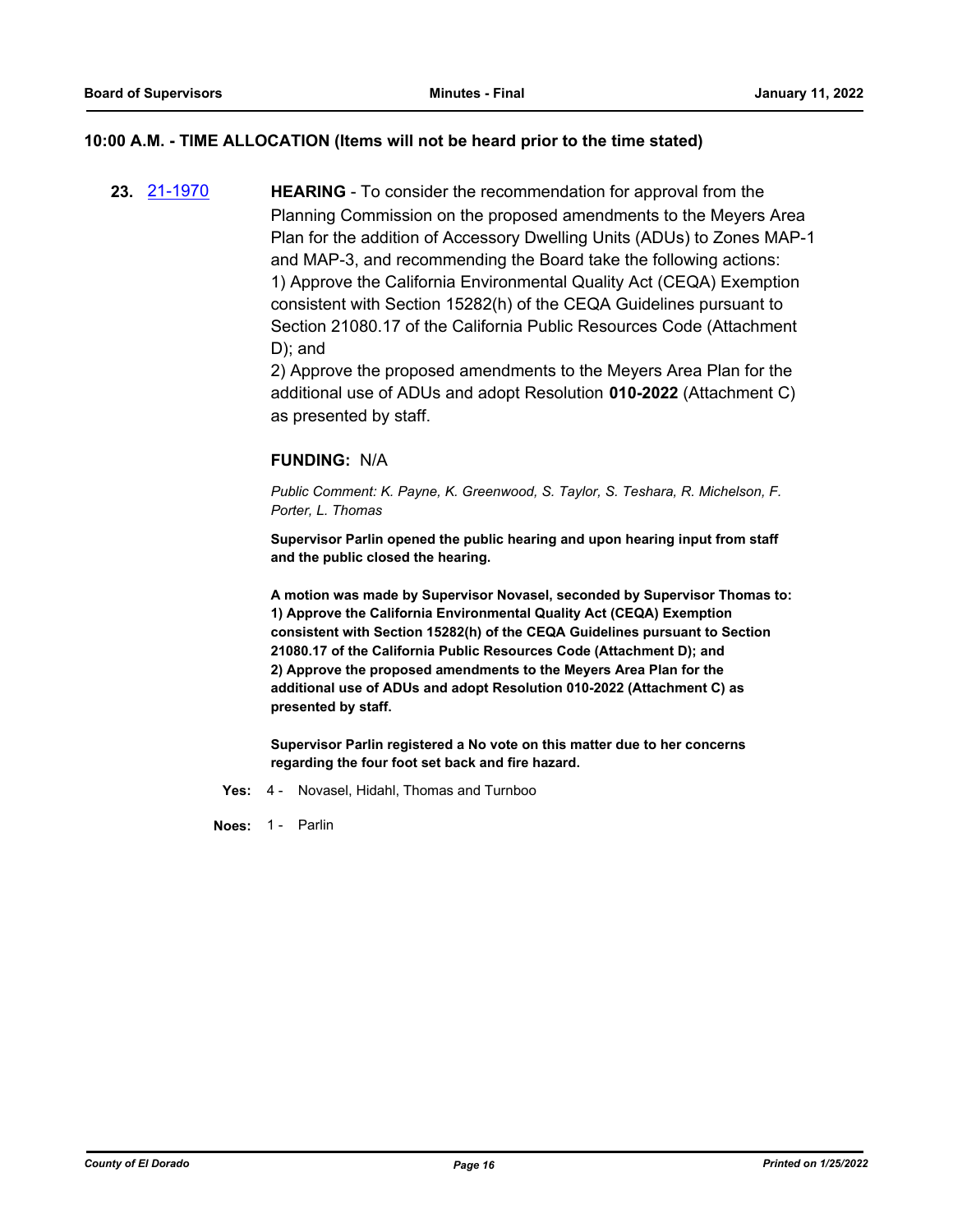### **11:00 A.M. - TIME ALLOCATION (Items will not be heard prior to the time stated)**

**24.** [22-0077](http://eldorado.legistar.com/gateway.aspx?m=l&id=/matter.aspx?key=30977) Planning and Building Department, Economic Development Division, recommending the Board consider the following:

> 1) Receive and file a presentation from the Community & Economic Development Advisory Committee (CEDAC) on CEDAC's 2021 Action Plan;

2) Receive and file CEDAC's 2021 Annual Report; and

3) Provide direction to CEDAC on any changes to its objectives prior to the development of the 2022 Action Plan.

### **FUNDING:** N/A

*Public Comment: T. Johnston, K. Payne, S. Taylor, M. Dion-Perry, R. Michelson*

**The Board took the following actions:**

**1) Received and filed a presentation from the Community & Economic Development Advisory Committee (CEDAC) on CEDAC's 2021 Action Plan; 2) Received and filed CEDAC's 2021 Annual Report; and**

**3) Provided direction to CEDAC on changes to its objectives prior to the development of the 2022 Action Plan.**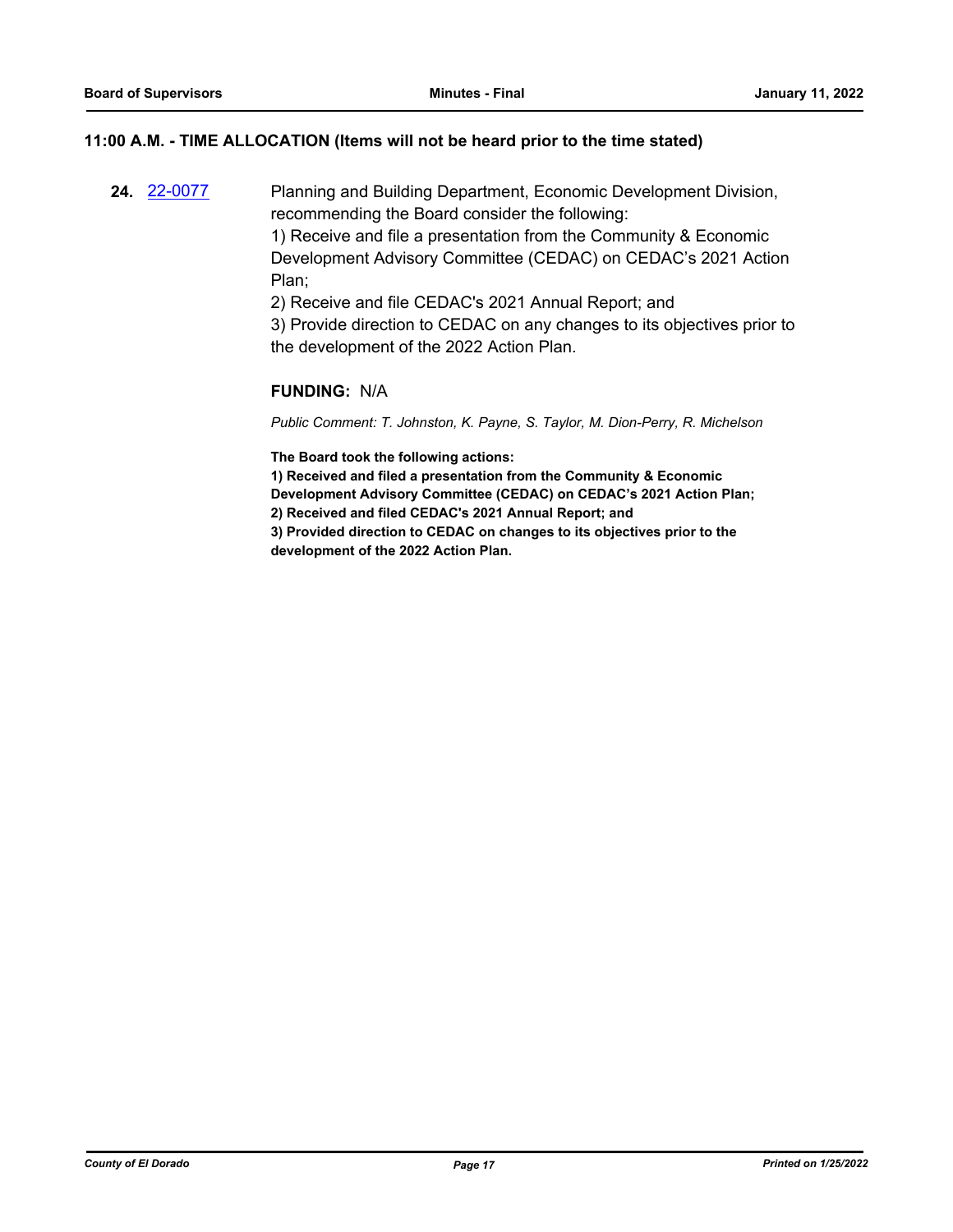### **1:00 P.M. - TIME ALLOCATION (Items will not be heard prior to time stated)**

### **OPEN FORUM**

*Public Comment:K. Payne, D. Wolfson, K. Greenwood, L. Thomas, S. Taylor, K. Nalewaja, T. Doyle, M. Rodriguez, M. Dion-Perry, B. Chapman, R.Michelson*

Open Forum is an opportunity for members of the public to address the Board of Supervisors on subject matter that is not on their meeting agenda and within their jurisdiction. Public comments during Open Forum are limited to three minutes per person. The total amount of time reserved for Open Forum is 20 Minutes.

### **ITEMS TO/FROM SUPERVISORS (May be called at any time during the meeting)**

**Supervisor Hidahl reported on the following: Staff meetings. El Dorado Hills Community Council update. COVID-19 impact.**

**Supervisor Turnboo reported on the following: Chief Administrative Officer meeting. Department Head meetings. Ride along with staff.**

**Supervisor Thomas reported on the following: No report.**

**Supervisor Novasel reported on the following: Monthly meetings with Chief Administrative Officer and County Counsel. Staffing in South Lake Tahoe. California Tahoe Conservancy meeting. Mask notification.**

**Supervisor Parlin reported on the following: Rural Counties Representatives of California Ad Hoc Wild Fire meeting. Cool/Pilot Hill Fire Safe Council meeting. Constituent outreach in Georgetown. Garden Valley Fire volunteer breakfast. Tax Payer's Association meeting.**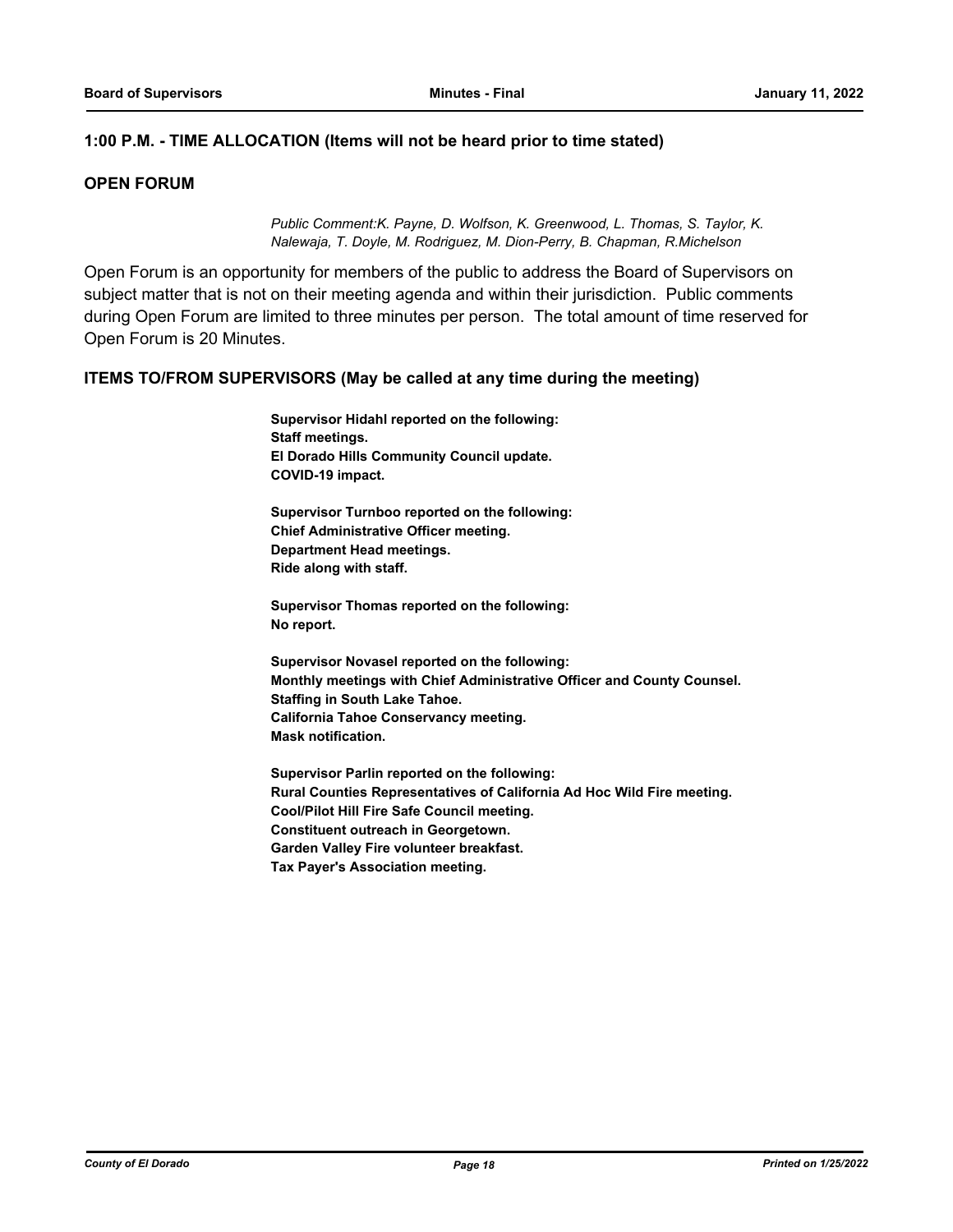### **CAO UPDATE (May be called at any time during the meeting)**

**Don Ashton, Chief Administrative Officer, reported on the following: Assessor has processed most of the Caldor Fire properties. Greater Sacramento Economic Council's report on the impact of the Caldor Firet. California Association of Counties meeting. No Board meeting on January 18, 2022. Next Board meeting on January 25, 2022.**

[22-0135](http://eldorado.legistar.com/gateway.aspx?m=l&id=/matter.aspx?key=31036) Caldor Fire update (See Attachment)

### **ADJOURNED AT 3:51 P.M.**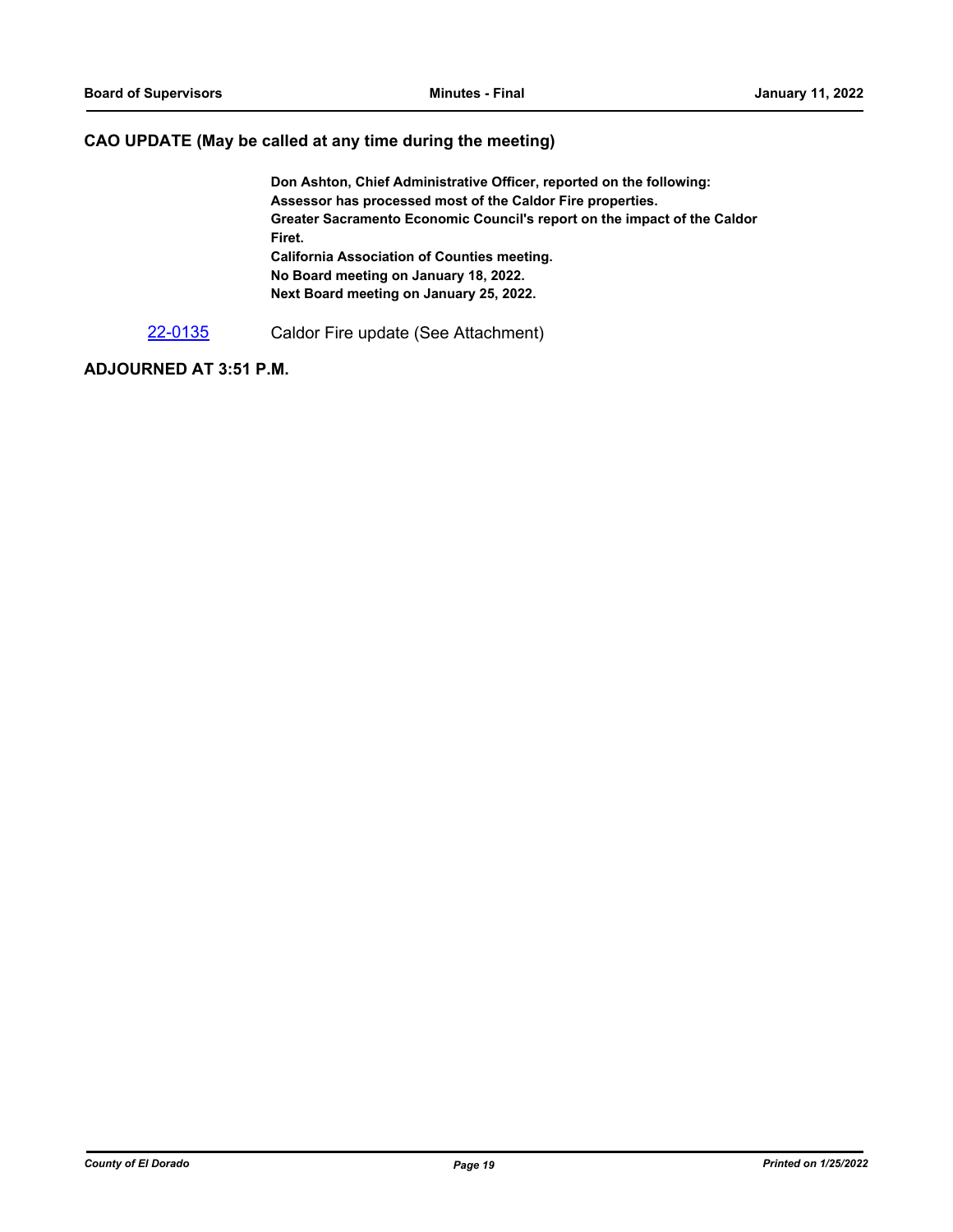### **CLOSED SESSION**

| 25. 21-1910 | <b>Conference with Legal Counsel - Significant Exposure to Litigation</b><br>pursuant to Government Code Section 54956.9(d)(2). Number of potential<br>cases: (1). (Est. Time: 20 Min.) |
|-------------|-----------------------------------------------------------------------------------------------------------------------------------------------------------------------------------------|
|             | No Action Reported. All five Supervisors participated.                                                                                                                                  |
| 26 22-0080  | <b>Pursuant to Government Code Section 54957- Public Employee</b><br><b>Performance Evaluation.</b> Title: Director of Environmental<br>Management. (Est. Time: 15 Min.)                |
|             | No Action Reported. All five Supervisors participated.                                                                                                                                  |
| 27, 22-0082 | <b>Pursuant to Government Code Section 54957- Public Employee</b><br><b>Performance Evaluation.</b> Title: County Counsel. (Est. Time: 15 Min.)                                         |
|             | No Action Reported. All five Supervisors participated.                                                                                                                                  |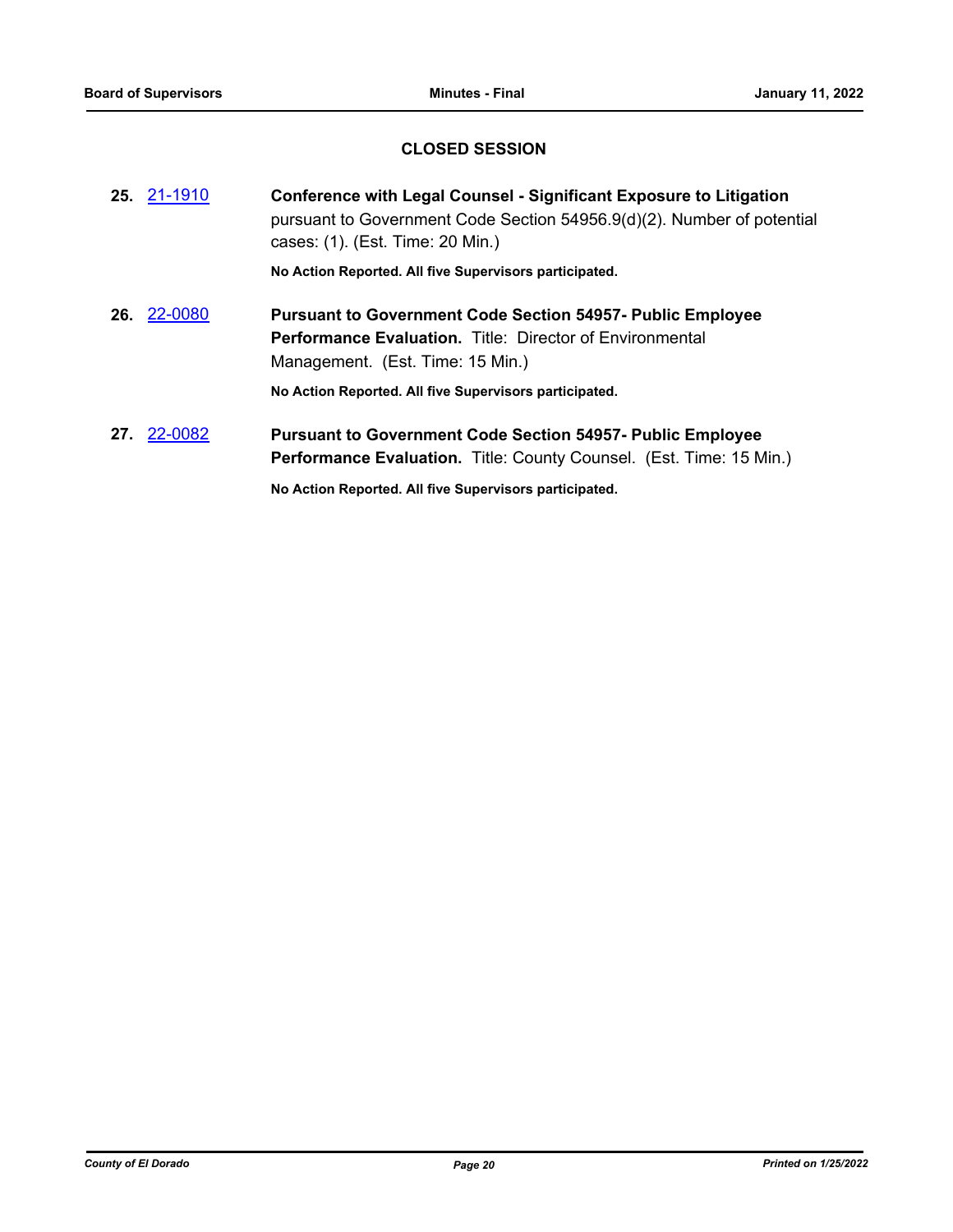On August 19, 2003, the Board adopted the following protocol: It is a requirement that all speakers, County staff and the public, when approaching the podium to make a visual presentation to the Board of Supervisors, must provide the Clerk with the appropriate number of hard copies of the presentation for Board members and the audience.